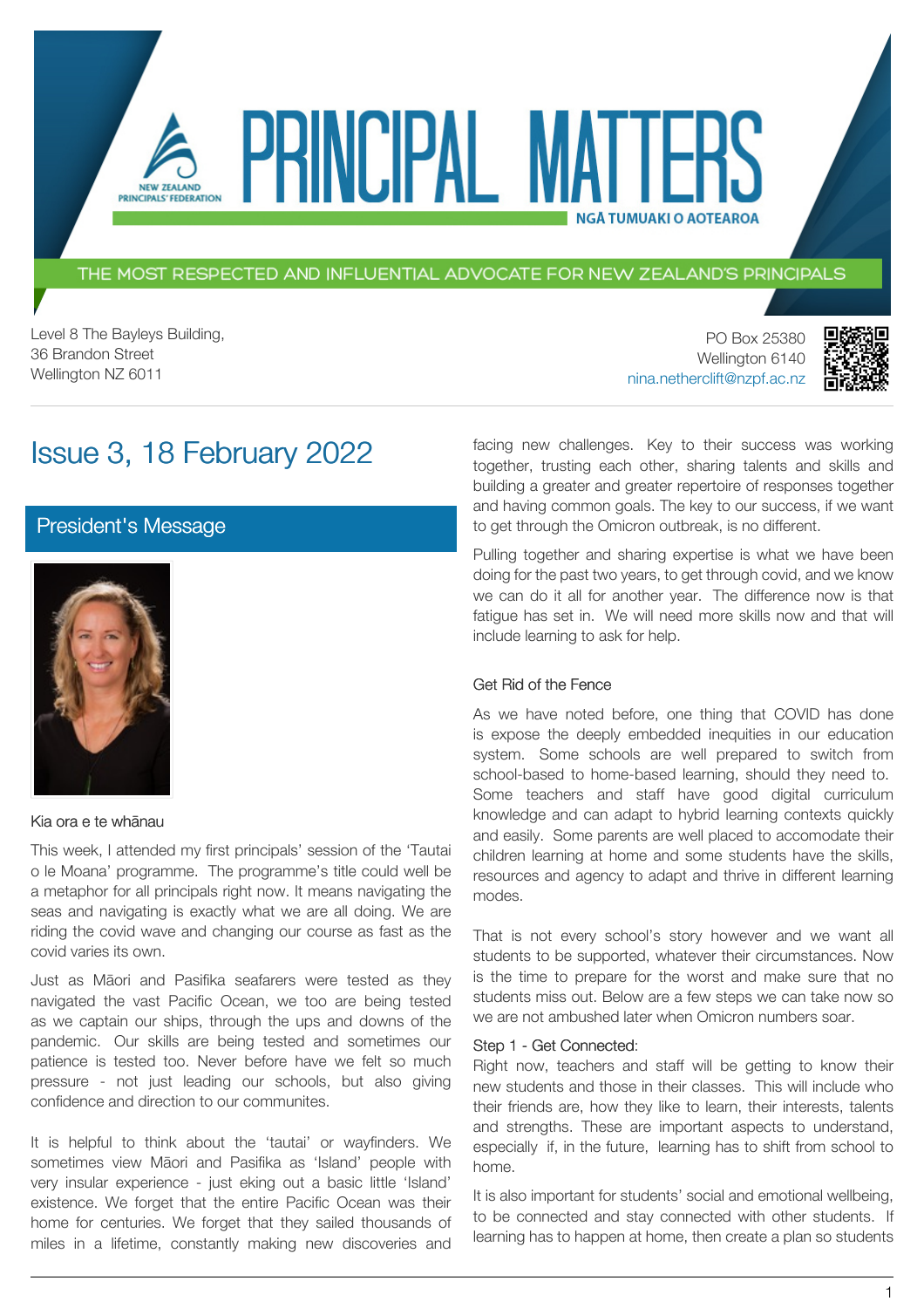can connect with their friends, with the class, the teacher and staff.

Think about your own hauora too. What is your plan, to stay connected with your team, and with colleagues who can support you?

Then update addresses, phone numbers and email addresses. This will save your teachers so much time if you do have to move to home-based learning.

#### Step 2 – Challenge Inequities starting with the 'Digital Divide'

We know that if, through covid, there has to be a switch to home-based learning, learning will stop for some. This is why the work teachers are doing now getting to know and understand the circumstances of all their students is so important. It is information that will inform their planning and what goes into home-packs and online learning programmes.

The digital divide is real. This year, students without access to digital devices and online learning will again be disadvantaged. I have begun discussions with the MOE to make provision of digital devices a priority. We know devices on their own are not the whole answer. Connectivity issues need to be sorted; there needs to be education in the care and maintenence of devices. Students and whānau need baseline skills to make online learning work and cyber-safety issues need to be worked through too.

Equitable access to devices would be the first step in ensuring equitable access to learning. Lack of devices is a barrier. We need to get rid of the fence, so the cause of the inequity is removed.



In the meantime, work being done through the Digital Curriculum PLD providers, is supporting staff, students and whānau to develop their digital skills.

There are many fences in our system that need to be removed. As the 'wayfinder' in your school, keeping every student connected and well supported in their learning is your challenge. Go well.

### Teaching Council Fees Consultation Process:

Two years ago the Teaching Council set out to increase registration fees for teachers. This was because the government, who had been subsidising the fees, withdrew their funding. After the new fee structure had been introduced, the PPTA mounted a legal challenge, which resulted in the Teaching Council reinstating fees as they had been before.

Legislation has now been passed, so the Teaching Council can increase registration fees. An independent report by Deloittes has been completed, stating the fees being set are fair and reasonable.

Part of the fee we pay is for teacher registration. The larger proportion of the fee covers the cost of the Disciplinary procedures that the Teaching Council oversees. If you wish to comment on the fees, you can do so until 1 April 2022.

Take care as you work your way through this next wave of Omicron and remember to look after yourself. Your students, staff and families will all thank you for it.

### Wondering of the Week:

How prepared is your school to switch to home-based / online learning if needed?

 $\bigcap$ 

 $\bigcap$ 

 $\left( \begin{array}{c} \end{array} \right)$ 

We are very well prepared, with resources, device organization and supply and have very good staff and parent capacity to support online learning.

We are quite prepared, with resources being developed; we have some capacity to supply devices if needed and good staff and parent capacity to support online learning.

We are getting prepared, with resources being developed; we have limited capacity to support home-based learning with devices and there is work to do to upskill staff and parents.  $\left( \begin{array}{c} \end{array} \right)$ 

We are not yet prepared with resources for home-based learning; we cannot send devices home and staff and parents need more support to develop online skillsets to support learning.

Vote

#### Results of last week's poll

How well are your students, staff and community coping with the Covid Protection Framework school protocols you have put in place?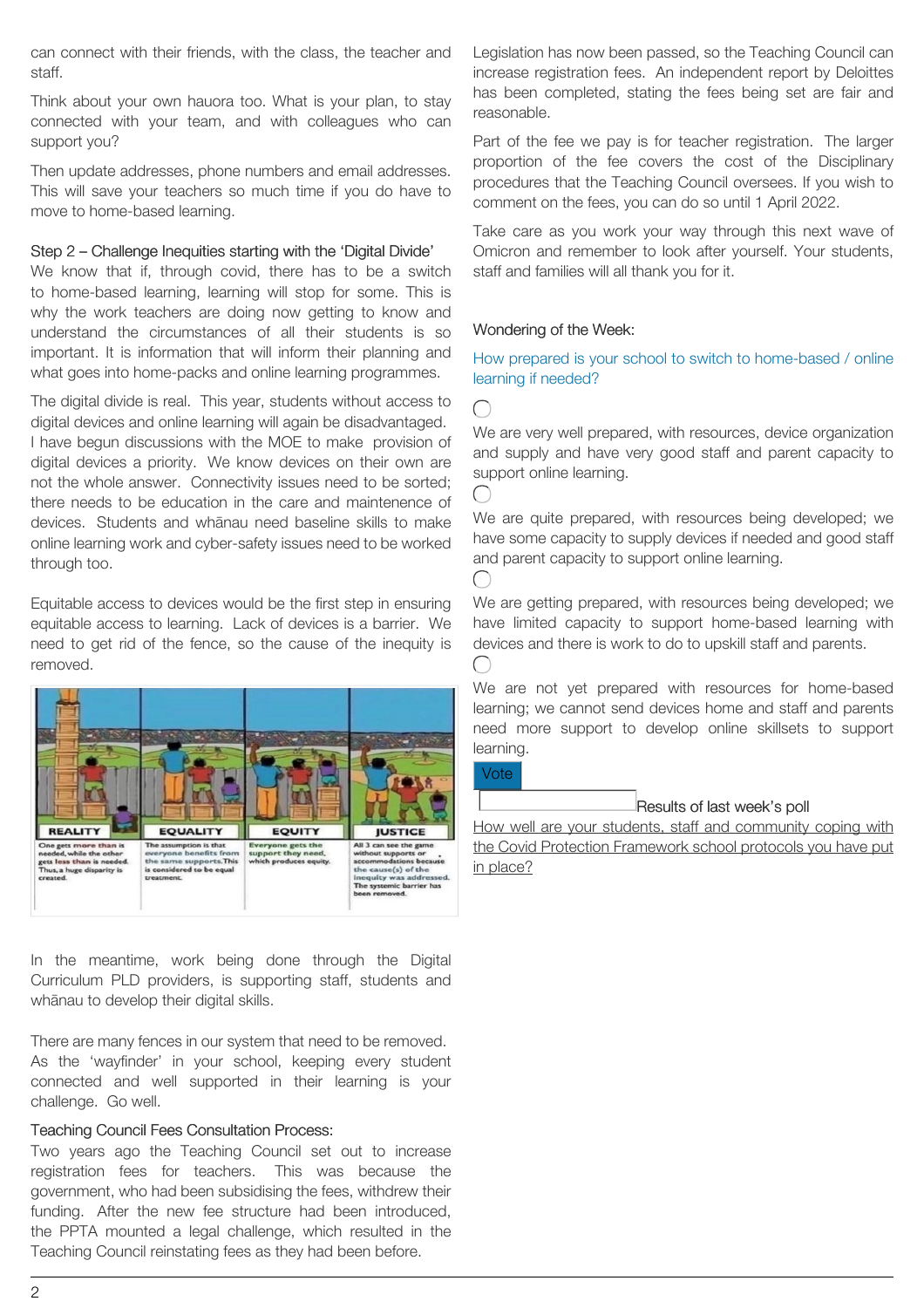

The majority of our co mmunity is totally onboard and we have hi ah levels of support. 273 Votes 50,09%

The majority of our co mmunity are mainly o n-board and most peo ple are supportive 244 Votes 44 77%

A reasonable proporti on of our community are finding the new pr otocols challenging, s o there is work to do 28 Votes 5.14%

The majority of our co mmunity are strugglin g with the new protoc ols and are not onboar d vet.

0 Votes 0.00%



## NZ Principal Magazine also Online

You and/or your team members can easily access the NZ Principal Magazines online, as an e-magazine or as a PDF. Additionally you can search for a previous issue, an article by title or by the author of the article. All magazines back to Term 1 2012 are available in this format. To view or search click [here.](http://nzprincipal.co.nz/view-the-magazine/)

#### Ngā manaakitanga

Cherie Taylor-Patel

[cherie.taylor-patel@nzpf.ac.nz](mailto:cherie.taylor-patel@nzpf.ac.nz)

# [NZPF Notices](https://nzpf.schoolzineplus.com/newsletter/article/488?skin=1)



## NZPF Awards

The following awards are available to NZPF members:

- Don Le Prou Award
- Tauri Morgan Memorial Award
- PLD Grants for Principals' Association

Click [here](https://nzpf.us13.list-manage.com/track/click?u=fa20eca115cfcba6a5e25b02f&id=f36d84b628&e=feb016e9b0) for further details. Applications close 1 March.



## 2022 NZPF Moot

Last year we indicated through this newsletter, that the 2022 NZPF Moot would be held on 18 March, 2022. Due to the current predictions that the Omicron variant of COVID-19 is likely to be peaking around that time, the NZPF executive has decided to postpone the Moot and has instead set the date of Friday 10 June for the 2022 Moot.

If you are a president of your local principals' association this year, please record this date in your diary. We shall keep you updated with any further information you need to prepare for the Moot.

# [Useful Information](https://nzpf.schoolzineplus.com/newsletter/article/489?skin=1)



## MINISTRY OF EDUCATION TE TÂHUHU O TE MÂTAURANGA

## Ministry of Education update on ventilation in schools

While there is no substitute for fresh air, there may be some areas within some schools that may benefit from the use of air cleaners to support air quality. The Ministry has placed an initial order for portable air cleaners, the first of which are arriving in New Zealand before the end of February. The priority will be distributing these to targeted spaces within schools who have been unable to improve ventilation by other means.

The Ministry will be going out to tender to identify preferred suppliers for any further needs for portable air cleaners. Terms of these contracts with suppliers will be made available to early childhood education, schools and tertiary institutions who may wish purchase these products directly. In the meantime, specifications/performance requirements will be available on the Ministry website for the benefit of schools. Contract arrangements are expected to be in place in March 2022.

Please contact your property advisor if you have concerns about ventilation you have been unable to address using the Ministry's guidance. You can also check the Ministry's website for further information about [ventilation](https://www.education.govt.nz/school/property-and-transport/health-and-safety-management/ventilation/) in schools and the [ventilation](https://assets.education.govt.nz/public/Documents/Primary-Secondary/Property/Health-and-Safety/Our-Ventilation-Strategy_02.pdf) strategy for New Zealand schools, or can contact the ventilation programme team directly via [ventilation.mailbox@education.govt.nz](http://mailto:ventilation.mailbox@education.govt.nz)